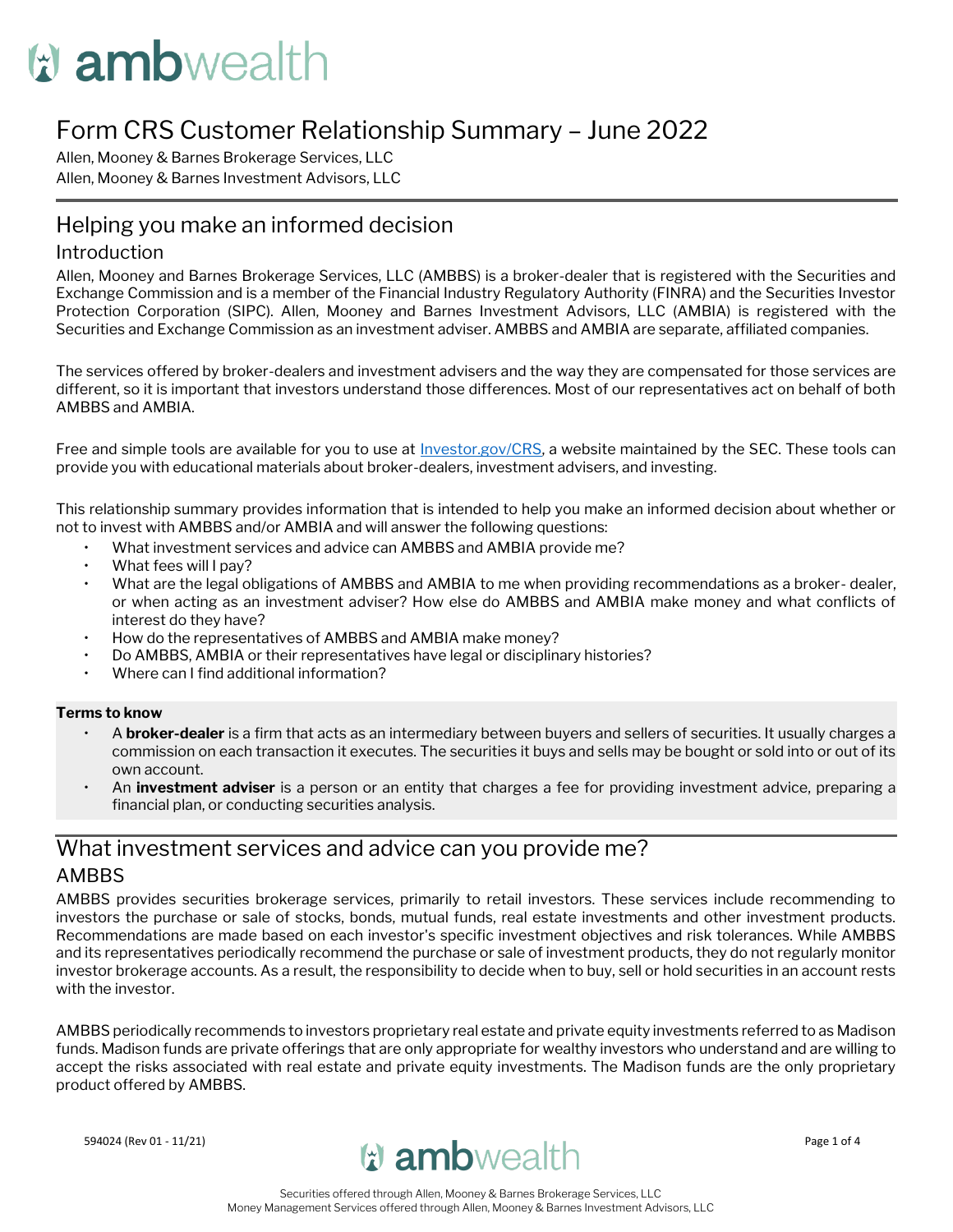AMBBS also provides investment banking services to business entities which can include providing strategic planning advice or assisting business entities in raising funds, buying other business entities, or selling themselves to other business entities or investors.

#### AMBIA

AMBIA provides investment advisory services, also primarily to retail investors. As an investment adviser, AMBIA is generally authorized to exercise its discretion in managing client investment assets. The investments purchased and sold generally include stocks, bonds, exchange-traded funds, and mutual funds. Proprietary products are not purchased or sold in investment advisory accounts. Investment management includes regular monitoring of client accounts in an effort to help clients meet their investment goals and objectives. Client investment accounts are usually managed under one or more model portfolios created and overseen by AMBIA's investment committee. Each client's account is managed in accordance with his/her specific individual investment objectives and risk tolerances.

#### **Conversation Starters – ask your financial professional:**

- Given my financial situation, should I choose an investment advisory service? Should I choose a brokerage service? Should I choose both types of services? Why or why not?
- How will you choose investments to recommend to me?
- What is your relevant experience, including your licenses, education, and other qualifications? What do these qualifications mean?

# What fees will I pay?

Brokerage and advisory fees differ and are explained in detail below. You will pay fees and costs whether you make or lose money on your investments. Fees and costs will reduce any amount of money you make on your investments over time. Please make sure you understand what fees and costs you are paying.

## AMBBS Brokerage Fees

Broker-Dealers generally charge a commission on each transaction they execute for their clients. The amount of the commission charged depends on the dollar amount and complexity of the transaction. For example, larger amounts and/or more complex transactions will generally be charged higher commissions than smaller amounts and/or less complex transactions. If you have an account with AMBBS, you may negotiate the amount of commissions to be charged on transactions. Commissions are disclosed on transaction confirmations so you should carefully review those documents to understand the commissions you are paying.

If AMBBS effects a transaction from its own account, it may charge a markup or markdown in lieu of a commission. The amount of the markup or markdown on a particular transaction will generally be disclosed on the transaction confirmation, although such disclosures are not required for all transactions. You may request information on markups or markdowns that are not disclosed on confirmations.

Since commissions or markups/markdowns are charged for each transaction, a conflict of interest exists that would encourage frequent transactional activity. AMBBS has implemented supervisory systems and procedures that monitor the frequency of transactions effected in client accounts to ensure that that activity is consistent with the investment objectives and risk tolerances of each individual client.

### AMBIA Investment Advisory Fees

Investment advisers generally charge an annual fee that is calculated based on the dollar amount of investment assets being managed. The annual fee is usually billed on a quarterly basis (1/4 of the annual fee each quarter). AMBIA bills its fees "in arrears," meaning that fees are billed after advisory services have already been provided.

Since advisory fees are charged based on the amount of investment assets being managed, a conflict of interest exists that would encourage AMBIA to increase the amount an investor invests. Generally, AMBIA reduces the advisory fees it charges

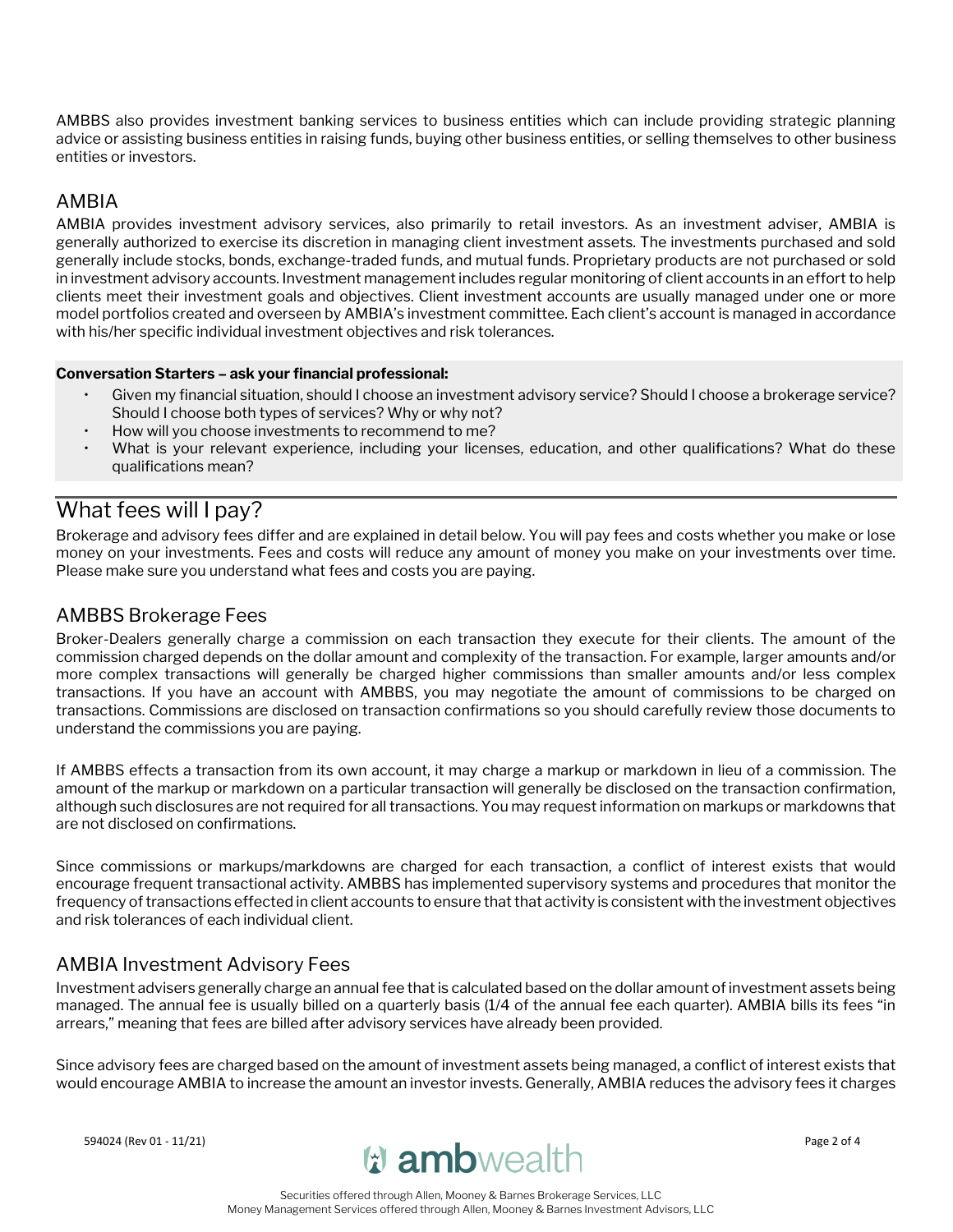as the amount of assets being managed increases. You may also negotiate the amount of advisory fees to be charged on your account.

## Other Fees and Costs

In addition to the commissions and fees charged by AMBBS and AMBIA, First Clearing (which provides clearing services to AMBBS and custodial services to AMBIA) assesses transaction charges and other fees for the services it provides. Neither AMBBS nor AMBIA receive any portion of the fees charged by First Clearing. Some third-party investment products, such as mutual funds and exchange-traded funds, charge management fees within their respective products. Neither AMBBS nor AMBIA receive any portion of those fees.

#### **Conversation Starters – ask your financial professional:**

- Help me understand how these fees and costs might affect my investments.
- If I give you \$10,000 to invest, how much will go to fees and costs, and how much will be invested for me?

# What are your legal obligations to me when providing recommendations as my broker-dealer or when acting as my investment adviser? How else does the firm make money and what conflicts of interest do you have?

#### Standard of Conduct

When AMBBS provides you with a recommendation as your broker-dealer or when AMBIA acts as your investment adviser, we must act in your best interest and not put our interest ahead of yours. At the same time, the way we make money creates some conflicts with your interests. You should understand and ask us about these conflicts because they can affect the recommendations and investment advice we provide you. Here are some examples to help you understand what this means.

## Examples of Ways We Make Money and Conflicts of Interest

As described above, AMBBS charges commissions and, in some instances, markups/markdowns, on the transactions executed in client accounts. This presents a potential conflict of interest in that we are incentivized to execute transactions in client accounts. We mitigate this potential conflict by closely monitoring the trading activity in client accounts to make sure it is consistent with each client's individual investment objectives and risk tolerances.

As also described above, AMBIA receives an investment advisory fee that is based on the dollar amount of the investment assets we manage. Thus, we are incentivized to help clients grow the values of their accounts. This presents a potential conflict of interest in that we could seek to grow client accounts in a manner that is more aggressive than a client's risk tolerance. We mitigate that potential conflict by regularly monitoring the activity in client accounts to confirm that it is consistent with each client's investment objectives and risk tolerances.

AMBBS and AMBIA have relationships with two local banks and receive fees from those banks for directing client deposits into money market accounts offered by those banks. We direct client money into those banks primarily because they pay more interest than what is paid by First Clearing. While referring money market investments to these banks is a potential conflict of interest, we will only make those referrals when doing so benefits our clients.

#### **Conversation Starters – ask your financial professional:**

• How might your conflicts of interest affect me, and how will you address them?

## How do your financial professionals make money?

AMBBS's representatives receive a percentage of commissions charged to investors in their brokerage accounts. Those representatives do not receive any other compensation in conjunction with their activities on behalf of AMBBS.